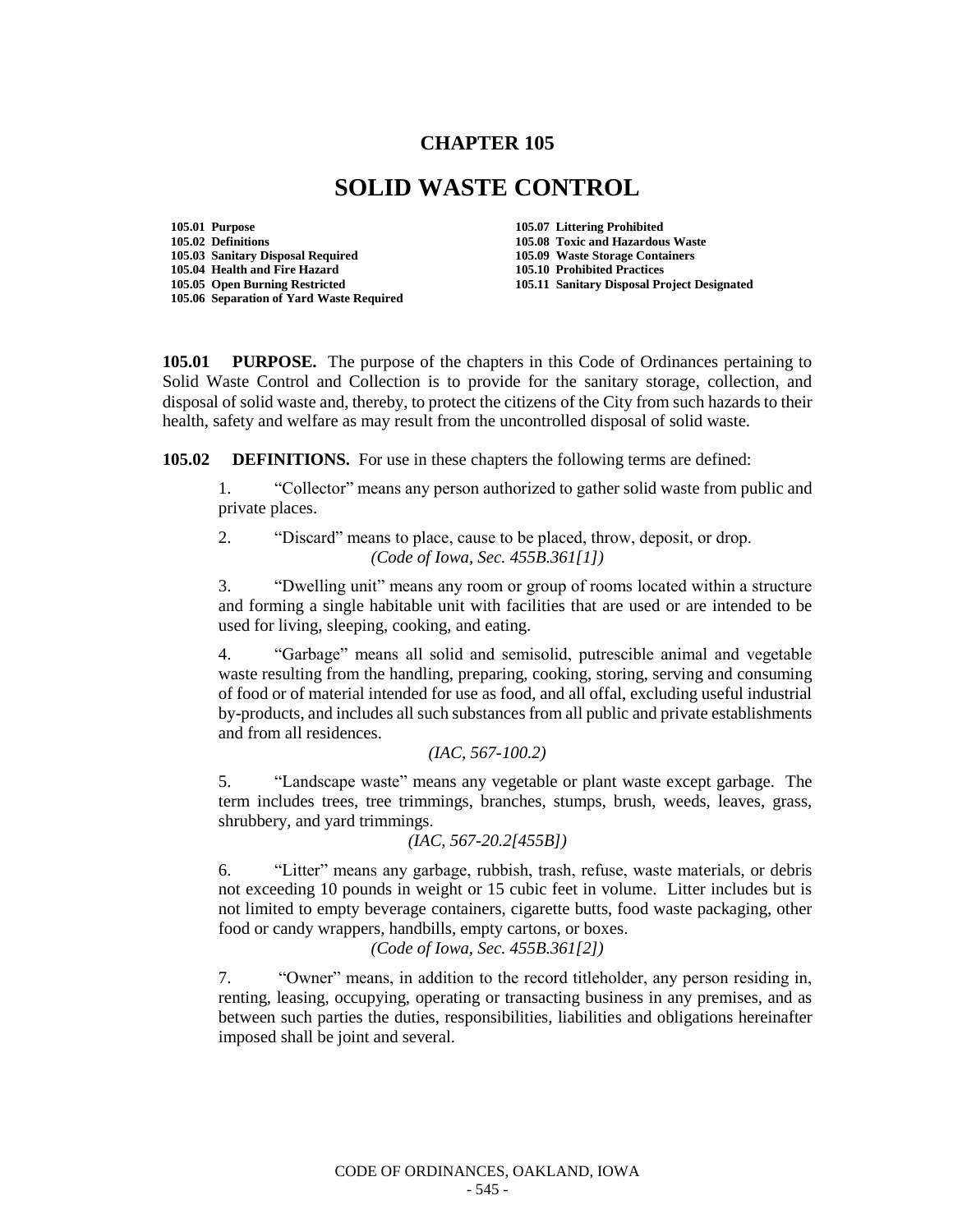8. "Refuse" means putrescible and non-putrescible waste, including but not limited to garbage, rubbish, ashes, incinerator residues, street cleanings, market and industrial solid waste and sewage treatment waste in dry or semisolid form.

*(IAC, 567-100.2)*

9. "Residential premises" means a single-family dwelling and any multiplefamily dwelling.

10. "Residential waste" means any refuse generated on the premises as a result of residential activities. The term includes landscape waste grown on the premises or deposited thereon by the elements, but excludes garbage, tires, trade wastes and any locally recyclable goods or plastics.

*(IAC, 567-20.2[455B])*

11. "Rubbish" means non-putrescible solid waste consisting of combustible and non-combustible waste, such as ashes, paper, cardboard, tin cans, yard clippings, wood, glass, bedding, crockery, or litter of any kind.

*(IAC, 567-100.2)*

12. "Sanitary disposal" means a method of treating solid waste so that it does not produce a hazard to the public health or safety or create a nuisance.

*(IAC, 567-100.2)*

13. "Sanitary disposal project" means all facilities and appurtenances (including all real and personal property connected with such facilities) that are acquired, purchased, constructed, reconstructed, equipped, improved, extended, maintained, or operated to facilitate the final disposition of solid waste without creating a significant hazard to the public health or safety, and which are approved by the Director of the State Department of Natural Resources.

*(Code of Iowa, Sec. 455B.301)* 

14. "Solid waste" means garbage, refuse, rubbish, and other similar discarded solid or semisolid materials, including but not limited to such materials resulting from industrial, commercial, agricultural, and domestic activities. Solid waste may include vehicles, as defined by Section 321.1 of the *Code of Iowa*. Solid waste does not include any of the following:

*(Code of Iowa, Sec. 455B.301)*

A. Hazardous waste regulated under the Federal Resource Conservation and Recovery Act, 42 U.S.C. § 6921-6934.

B. Hazardous waste as defined in Section 455B.411 of the *Code of Iowa*, except to the extent that rules allowing for the disposal of specific wastes have been adopted by the State Environmental Protection Commission.

C. Source, special nuclear, or by-product material as defined in the Atomic Energy Act of 1954, as amended to January 1, 1979.

D. Petroleum contaminated soil that has been remediated to acceptable State or federal standards.

E. Steel slag which is a product resulting from the steel manufacturing process and is managed as an item of value in a controlled manner and not as a discarded material.

**105.03 SANITARY DISPOSAL REQUIRED.** It is the duty of each owner to provide for the sanitary disposal of all refuse accumulating on the owner's premises before it becomes a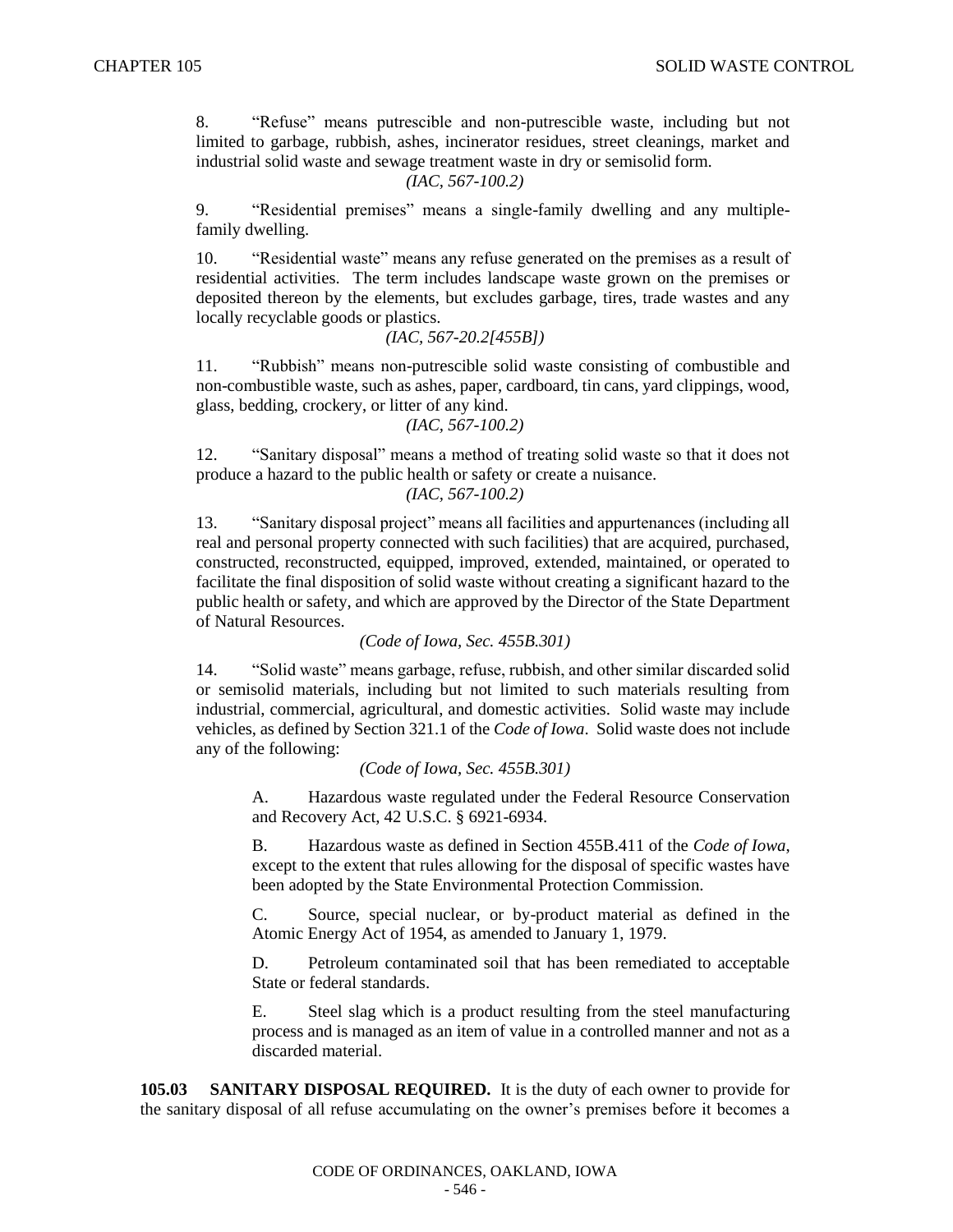nuisance. Any such accumulation remaining on any premises for a period of more than thirty (30) days shall be deemed a nuisance and the City may proceed to abate such nuisances in accordance with the provisions of Chapter 50 or by initiating proper action in district court. *(Code of Iowa, Ch. 657)* 

**105.04 HEALTH AND FIRE HAZARD.** It is unlawful for any person to permit to accumulate on any premises, improved or vacant, or on any public place, such quantities of solid waste that constitute a health, sanitation or fire hazard.

**105.05 OPEN BURNING RESTRICTED.** No person shall allow, cause or permit open burning of combustible materials where the products of combustion are emitted into the open air without passing through a chimney or stack, except that open burning is permitted in the following circumstances:

*(IAC, 567-23.2[455B] and 567-100.2)*

1. Disaster Rubbish. The open burning of rubbish, including landscape waste, for the duration of the community disaster period in cases where an officially declared emergency condition exists, provided that the burning of any structures or demolished structures is conducted in accordance with 40 CFR Section 61.145.

*(IAC, 567-23.2[3a])*

2. Trees and Tree Trimmings. The open burning of trees and tree trimmings at a City-operated burning site, provided such burning is conducted in compliance with the rules established by the State Department of Natural Resources.

*(IAC, 567-23.2[3b])*

3. Flare Stacks. The open burning or flaring of waste gases, provided such open burning or flaring is conducted in compliance with applicable rules of the State Department of Natural Resources.

*(IAC, 567-23.2[3c])*

4. Landscape Waste. The disposal by open burning of landscape waste originating on the premises. However, the burning of landscape waste produced in clearing, grubbing and construction operations shall be limited to areas located at least one-fourth (¼) mile from any building inhabited by other than the landowner or tenant conducting the open burning. Rubber tires shall not be used to ignite landscape waste. *(IAC, 567-23.2[3d])*

5. Recreational Fires. Open fires for cooking, heating, recreation, and ceremonies, provided they comply with the limits for emission of visible air contaminants established by the State Department of Natural Resources. Rubber tires shall not be burned in a recreational fire.

*(IAC, 567-23.2[3e])*

6. Training Fires. Fires set for the purpose of conducting bona fide training of public or industrial employees in firefighting methods, provided that the training fires are conducted in compliance with rules established by the State Department of Natural Resources.

*(IAC, 567-23.2[3g])*

7. Controlled Burning of a Demolished Building. The controlled burning of a demolished building by the City, subject to approval of the Council, provided that the controlled burning is conducted in accordance with rules and limitations established by the State Department of Natural Resources.

*(IAC, 567-23.2[3j])*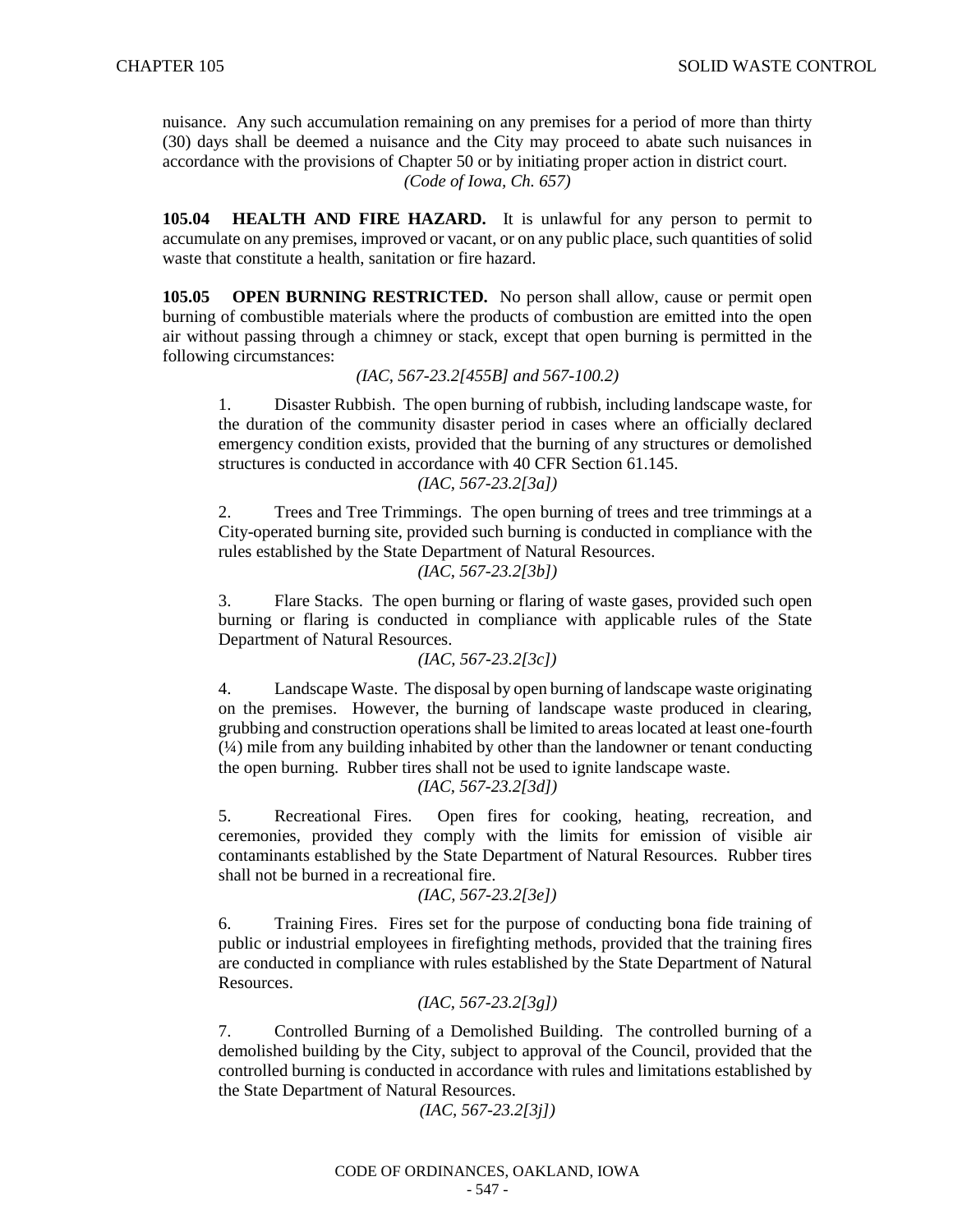8. Variance. Any person wishing to conduct open burning of materials not permitted herein may make application for a variance to the Director of the State Department of Natural Resources.

## *(IAC, 567-23.2[2])*

**105.06 SEPARATION OF YARD WASTE REQUIRED.** All yard waste shall be separated by the owner or occupant from all other solid waste accumulated on the premises and shall be composted on the premises or hauled to the City-operated burn site. As used in this section, "yard waste" means any debris such as grass clippings, leaves, garden waste, brush, limbs four (4) inches in diameter, and trees. Yard waste does not include tree stumps.

**105.07 LITTERING PROHIBITED.** No person shall discard any litter onto or in any water or land, except that nothing in this section shall be construed to affect the authorized collection and discarding of such litter in or on areas or receptacles provided for such purpose. When litter is discarded from a motor vehicle, the driver of the motor vehicle shall be responsible for the act in any case where doubt exists as to which occupant of the motor vehicle actually discarded the litter.

*(Code of Iowa, Sec. 455B.363)*

**105.08 TOXIC AND HAZARDOUS WASTE.** No person shall deposit in a solid waste container or otherwise offer for collection any toxic or hazardous waste. Such materials shall be transported and disposed of as prescribed by the Director of the State Department of Natural Resources. As used in this section, "toxic and hazardous waste" means waste materials, including (but not limited to) poisons, pesticides, herbicides, acids, caustics, pathological waste, flammable or explosive materials, and similar harmful waste that requires special handling and that must be disposed of in such a manner as to conserve the environment and protect the public health and safety.

> *(IAC, 567-100.2) (IAC, 567-102.13[2] and 400-27.14[2])*

**105.09 WASTE STORAGE CONTAINERS.** Every person owning, managing, operating, leasing or renting any premises, dwelling unit or any place where refuse accumulates shall provide and at all times maintain in good order and repair portable containers for refuse in accordance with the following:

1. Container Specifications. Waste storage containers shall comply with the following specifications:

> A. Residential. Residential waste containers shall be provided by the collector and shall remain the property of the collector. Containers will be reusable and portable containers, with a capacity of no more than ninety-six (96) gallons, with capabilities for pickup using an automated garbage collection vehicle. Lids shall be kept in place except when depositing or remove the contents of the container.

> B. Commercial. Every person owning, managing, operating, leasing or renting any commercial premises where an excessive amount of refuse accumulates and where its storage in portable containers as required above is impractical, shall maintain metal bulk storage containers approved by the City. The City will replace dumpsters as necessary.

2. Storage of Containers. Residential solid waste containers shall be stored upon the residential premises. Commercial solid waste containers shall be stored upon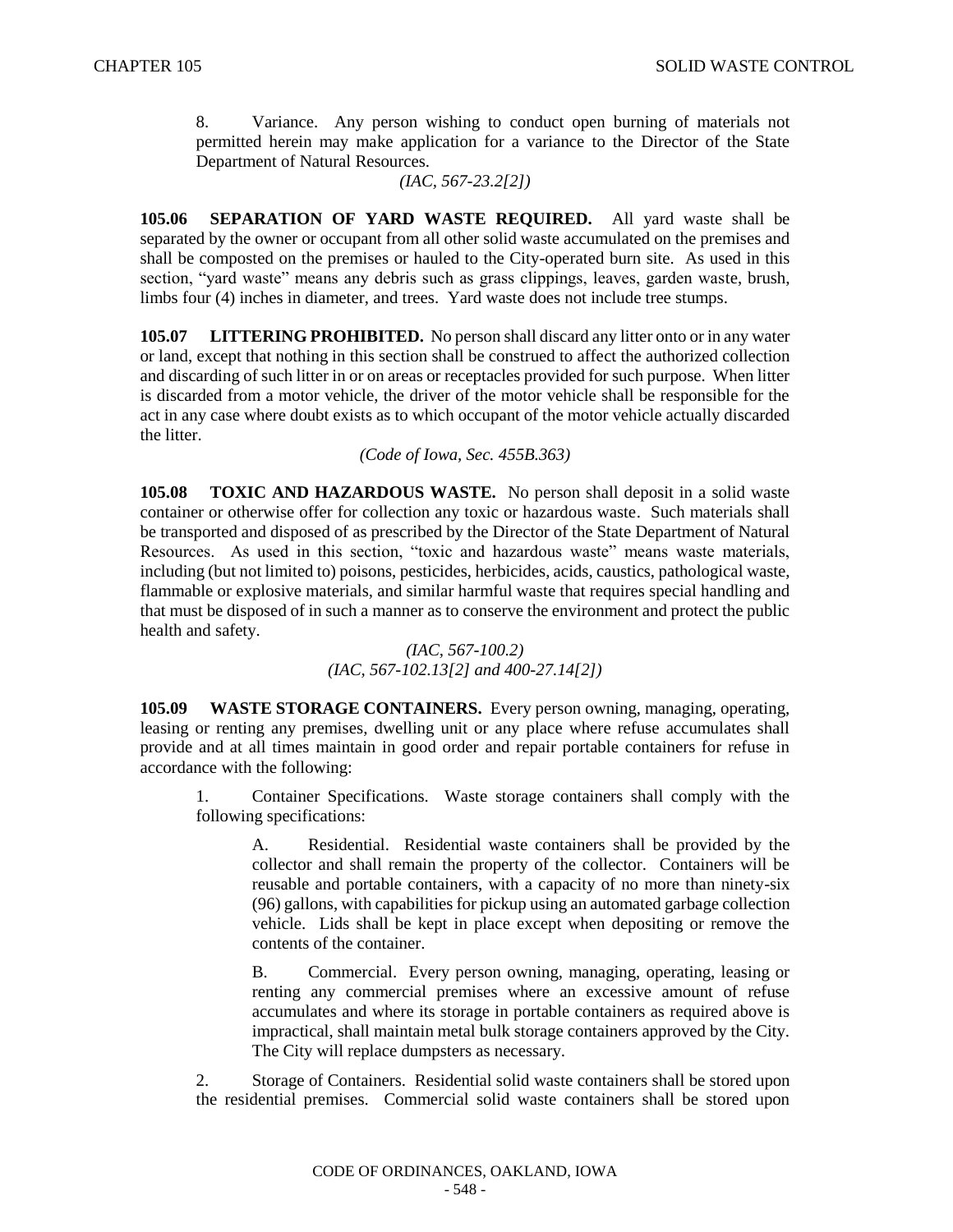private property, unless the owner has been granted written permission from the City to use public property for such purposes. The storage site shall be well drained; fully accessible to collection equipment, public health personnel and fire inspection personnel. All owners of residential and commercial premises shall be responsible for proper storage of all garbage and yard waste to prevent materials from being blown or scattered around neighboring yards and streets.

3. Location of Containers for Collection. Containers for the storage of solid waste awaiting collection shall be placed outdoors at some easily accessible place (by the curb whenever possible) by the owner or occupant of the premises served.

4. Nonconforming Containers. Solid waste placed in containers that are not in compliance with the provisions of this section will not be collected.

## **105.10 PROHIBITED PRACTICES.** It is unlawful for any person to:

1. Unlawful Use of Containers. Deposit refuse in any solid waste containers not owned by such person without the written consent of the owner of such containers.

2. Interfere with Collectors. Interfere in any manner with solid waste collection equipment or with solid waste collectors in the lawful performance of their duties as such, whether such equipment or collectors be those of the City, or those of any other authorized waste collection service.

3. Incinerators. Burn rubbish or garbage except in incinerators designed for high temperature operation, in which solid, semisolid, liquid or gaseous combustible refuse is ignited and burned efficiently, and from which the solid residues contain little or no combustible material, as acceptable to the Environmental Protection Commission.

4. Scavenging. Take or collect any solid waste which has been placed out for collection on any premises, unless such person is an authorized solid waste collector.

**105.11 SANITARY DISPOSAL PROJECT DESIGNATED.** The sanitary landfill facilities operated by Mills County are hereby designated as the official "Public Sanitary Disposal Project" for the disposal of solid waste produced or originating within the City.